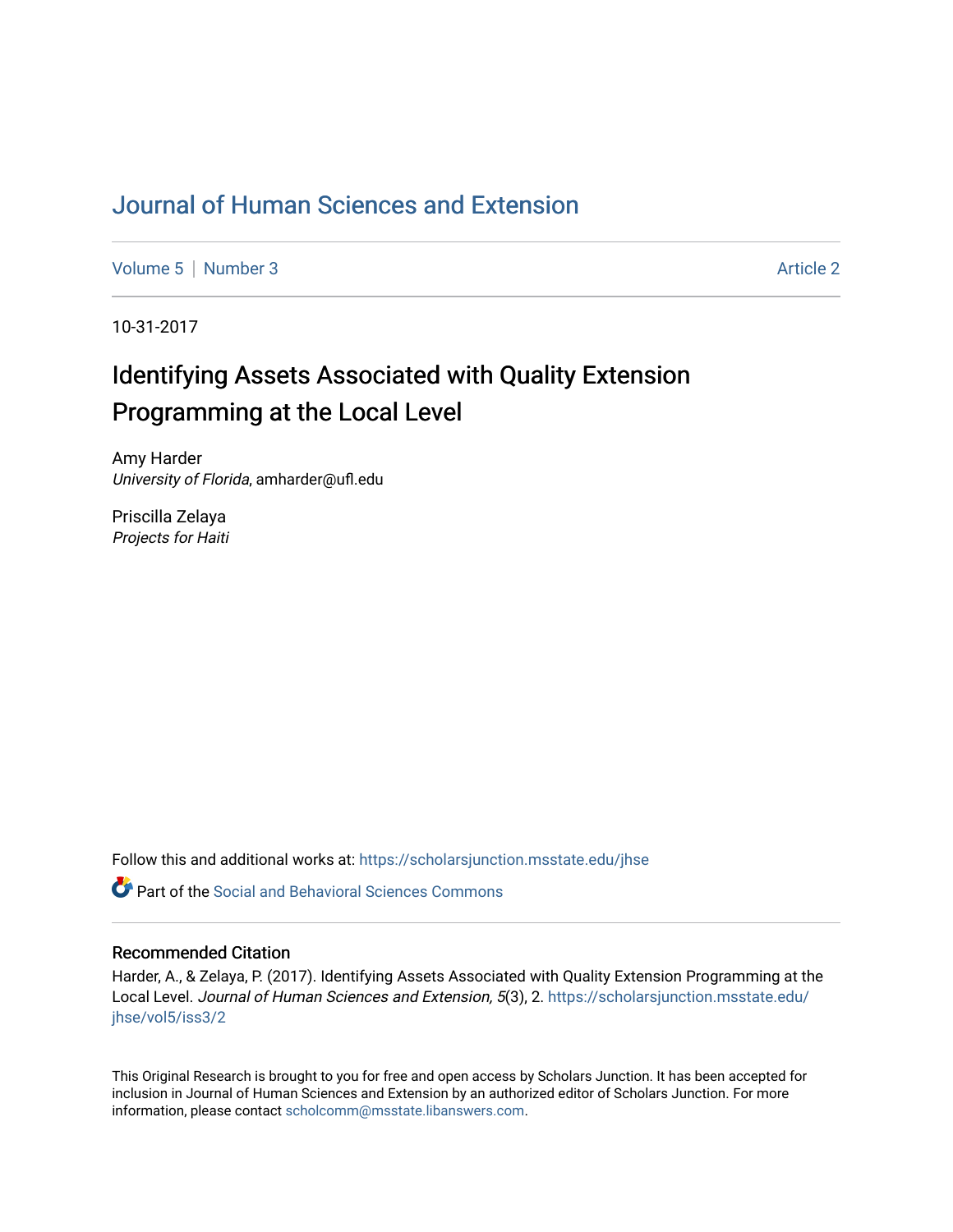## **Identifying Assets Associated with Quality Extension Programming at the Local Level**

#### **Amy Harder**

*University of Florida*

## **Priscilla Zelaya**

*Projects for Haiti*

*County Extension offices are responsible for the majority of programming delivered in the United States. The purpose of this study was to identify and explore assets influencing the quality of county Extension programs. A basic qualitative research design was followed to conduct constant comparative analysis of five Extension county program review reports. Using the appreciative inquiry process as the lens through which to view the county program review reports revealed multiple assets leading to quality programming. Assets of the reviewed county Extension programs were found to cluster within the following themes: competent and enthusiastic Extension faculty, community partnerships,*  engaged and supportive stakeholders, effective resource management, sufficient *and stable workforce, meeting stakeholder needs, positive reputation, access to facilities, positive relationships between county and state faculty, and innovative practices. The use of both needs-based and assets-based paradigms will provide Extension organizations with a more holistic understanding of its assets and a research-based foundation from which to make decisions about strengthening the organization at all levels.*

*Keywords*: appreciative inquiry, assets, capacity development

#### **Introduction**

A SWOT analysis is a popular approach for assessing the needs of an organization (Hill & Westbrook, 1997). In a SWOT analysis, one or more external parties examine the organization in order to determine its strengths, weaknesses, opportunities, and threats (McLean, 2006). A problem that sometimes occurs when using the SWOT approach is an organization will not focus on all of the SWOT aspects equally (Menon, Bharadwaj, Adidam, & Edison, 1999), resulting in plans that do not reflect a holistic reality. For example, an organization may devote its efforts to addressing weaknesses and threats as opposed to strengths and opportunities.

Direct correspondence to Amy Harder at amharder@ufl.edu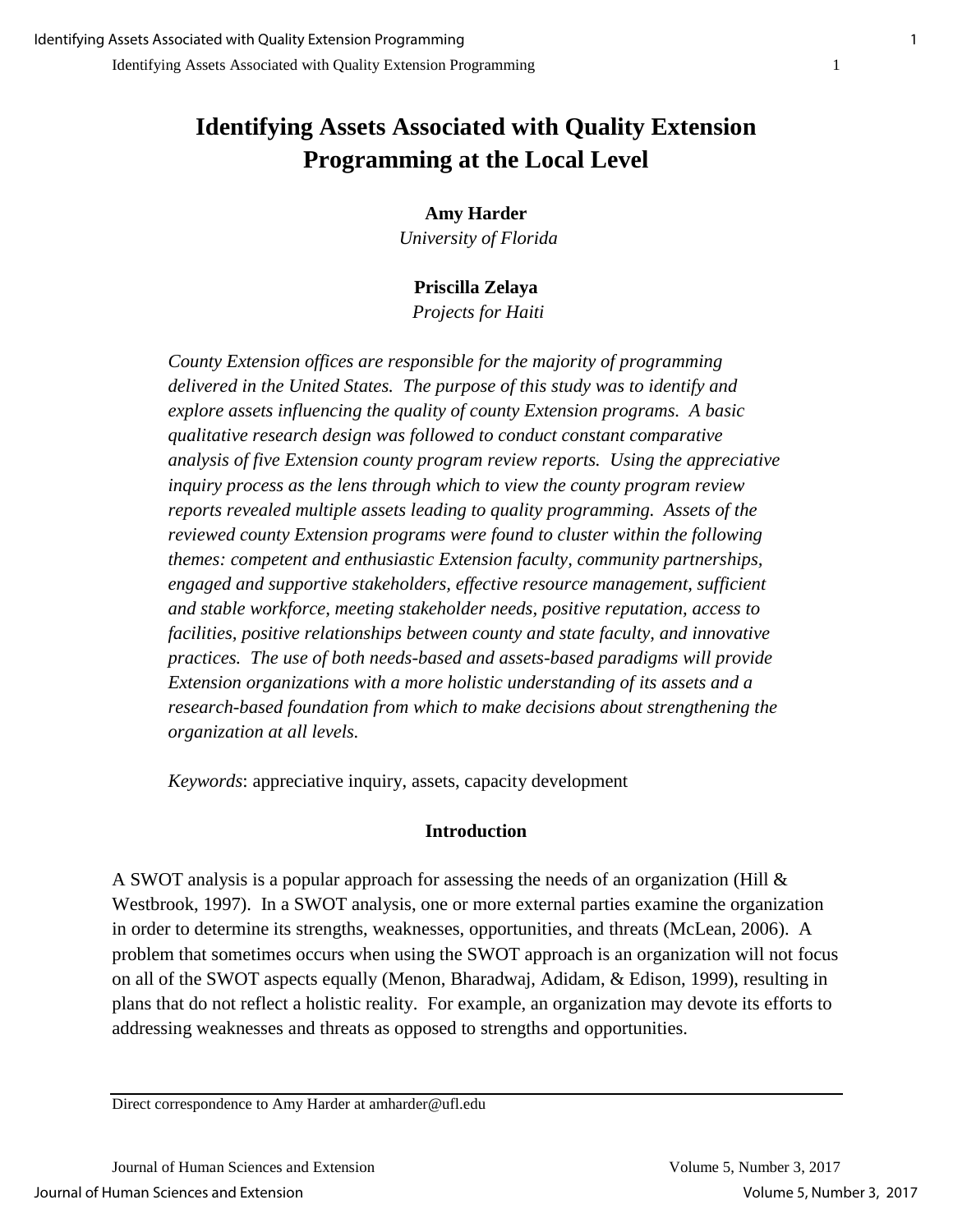Such has been the case with the SWOT analyses conducted for the past seven years in Florida. Reviews of Extension programs at the county level occur annually. The county program reviews are used "to assess program quality, facilitate program improvement, foster cooperation among Extension's various units, and assist in achieving the best use of institutional resources" (Jacob, Israel, & Summerhill, 1998, para. 1). Among the outputs resulting from the reviews are reports generated by the review teams that follow an adaptation of the SWOT model; these reports identify the strengths, challenges, opportunities, and threats facing the entire county unit as well as individual program areas.

Annual surveys of county faculty who have participated in the reviews and formal reports submitted by County Extension Directors provide evidence that supports the effectiveness of the process in driving positive change (Harder & Strong, 2010). However, the trend has been for county faculty to focus on challenge areas and missed opportunities. Rarely, if ever, has a county response addressed plans to capitalize on their strengths as a means of enhancing programming capacity. Research published from the reviews (e.g., Harder, Lamm, & Strong, 2009; Harder, Moore, Mazurkewicz, & Benge, 2013) has similarly focused on needs instead of strengths. A missed opportunity exists to drive organizational change by building on assets instead of only trying to overcome weaknesses.

#### **Theoretical and Conceptual Framework**

In 1987, Cooperrider and Srivastva began to explore the need for appreciative inquiry. Appreciative inquiry posits that all organizations are never in a state of atrophy, meaning that all organizations at a given moment are functioning in some capacity. The process of appreciative inquiry requires the researcher to identify the functioning aspects of organizations in order to capitalize on those strengths and increase overall organizational health (Cooperrider & Srivastva, 1987). It is within this framework that the study draws inspiration.

Cooperrider and Srivastva (1987) found research of the time displayed an inherent disconnect between theory and practice. In their view, the problem-oriented research of the day had cast a dark cloud over the potential imagination-building possibilities of research. Cooperrider and Srivasta claimed organizations would thrive and cohesion between theory and practice would emerge if research would address positive aspects of organizations as the researcher played an active role in re-imagining possibilities for the organization. In order to accomplish this cohesion, the researcher must be actively involved in discourse, which will increase the production of an organization. Engagement of the researcher would entail researchers engaging in active theorizing with the organization in question. Positive attributes of organizational functions would emerge, and the researcher would then move towards persuasive theories that would help bring about continued organizational transformation (Cooperrider, Barrett, & Srivastva, 1995).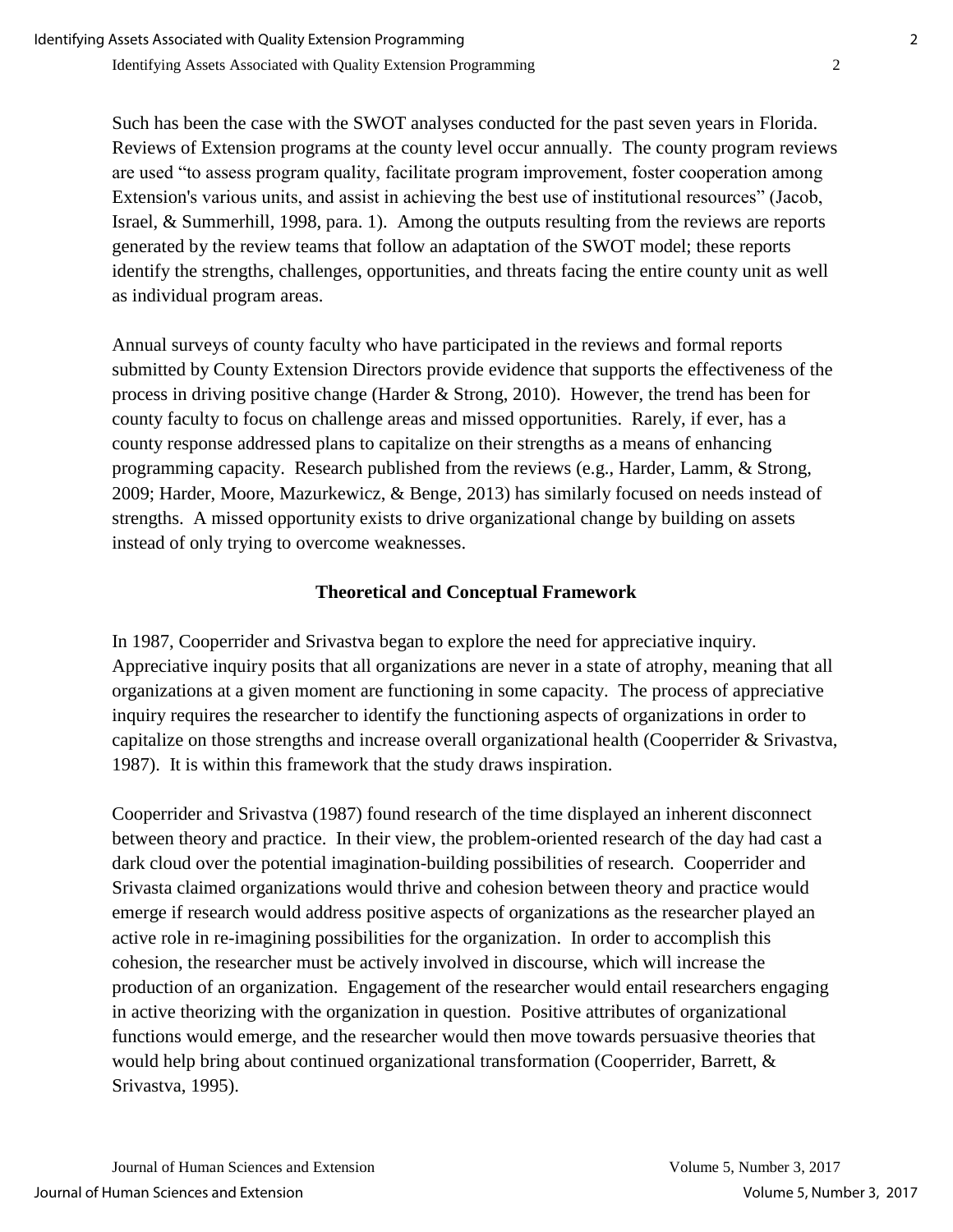Inclusive processes that bring together researchers and organizations in active theorizing highlight the unique methods of appreciative inquiry. By analyzing the positive aspects within an organization, researchers can inherently provoke continued imagination and capacity-building within organizations (Cooperrider et al., 1995). Cooperrider, Whitney, and Stavros (2003) described the appreciative inquiry model as having four phases. The phases are discovery, dream, design, and destiny. The phases create a cycle in which all members are engaged. The discovery phase is focused on engaging all stakeholders in identifying strengths within a specific system. The dream phase emphasizes problem-solving and capitalizing on strengths for future successes. The design phase is centered on creating vision for what the organization can become. The destiny phase involves strengthening the organization to meet its goals. In a study conducted by Kung, Giles, and Hagan (2013), the process of using appreciative inquiry as a course evaluation tool unveiled characteristics which were hidden in previous evaluation methods. In addition, the four phases of appreciative inquiry allowed the researchers and participants to formulate concrete steps to improve the program in the future.

In a study by Messerschmidt (2008), two programs in Nepal were evaluated using appreciative inquiry. Messerschmidt (2008) identified the promotion of positive thought and action-oriented processes as strengths to using appreciative inquiry to evaluate programs. In another study by Peelle (2006), appreciative inquiry was found to increase post-task group strength, meaning upon the completion of the appreciative inquiry process, groups were better able to implement change within organizations.

Conceptually, it is important to frame the idea of a program in order to determine which assets might contribute to quality Extension programming. Boyle (1981) defined a program as "the product resulting from all the programming activities in which the professional educator and learner are involved . . . it would include need analysis, planning, instruction, promotion, evaluation, and reporting" (p. 5). More recently, Boone, Safrit, and Jones (2002) expanded upon Boyle's definition by including the development of "a thorough understanding and commitment to the adult education organization's context" (p. 2) as an essential element of programming. Both definitions focus primarily on the *processes* of programming. It can be reasonably assumed quality Extension programming is the result of the successful application of these processes.

Individuals play several significant roles in establishing and maintaining the successful application of the processes of programming. Extension agents provide leadership for program planning, delivery, and evaluation in their counties and so have been described as "the heart and soul of Cooperative Extension" (Seevers & Graham, 2012, p. 50). Agents, also known in some states as county faculty, work with office support staff who also have "a vital function" (Seevers & Graham, 2012, p. 51) in supporting Extension programs. The quality of programs is also affected by stakeholder support and participation. Programs with greater amounts of stakeholder support experience higher success rates. Involved stakeholders help to promote programs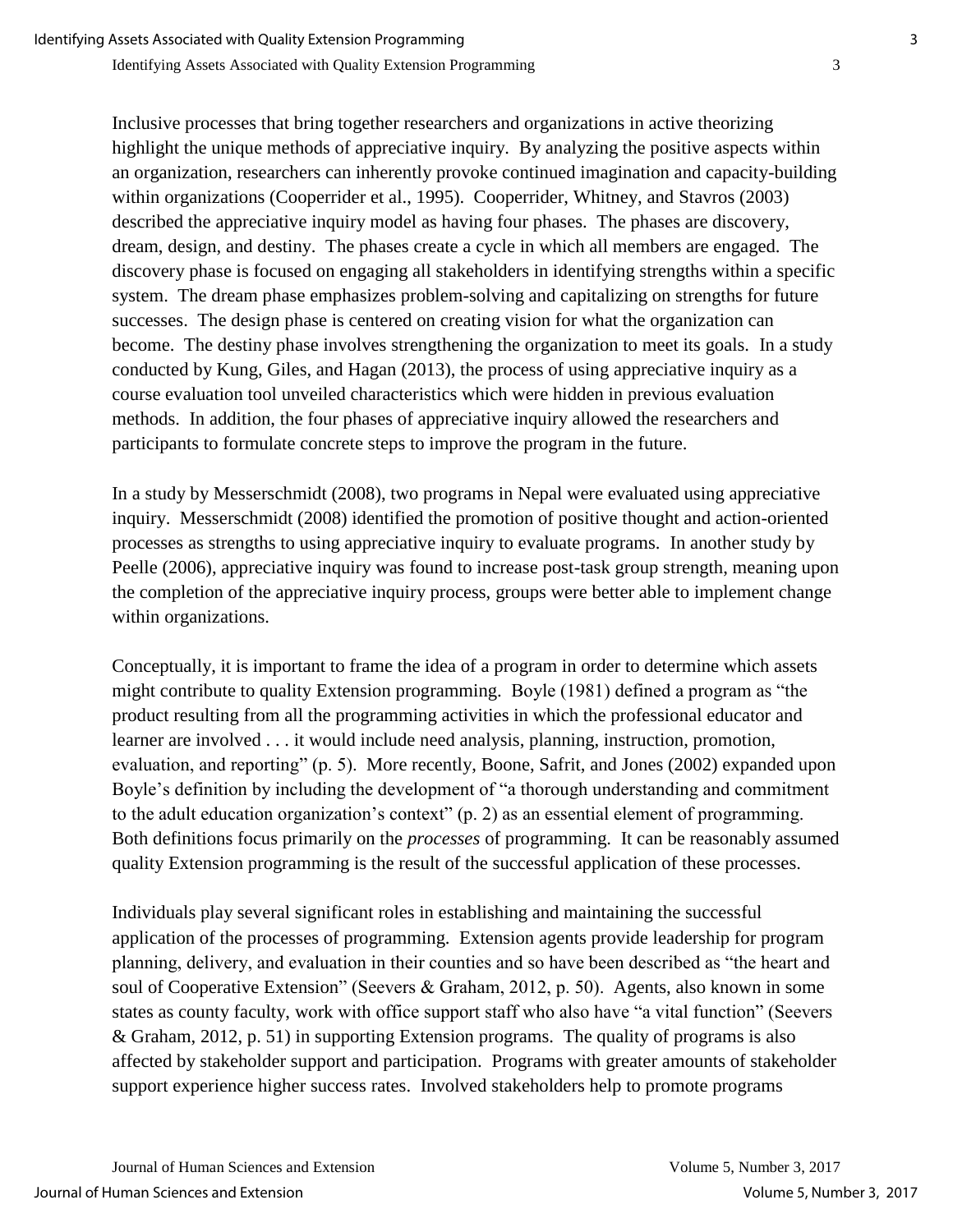throughout the community and provide constructive feedback to improve program quality (Beierle & Konisky, 2001; Boyle, 1981; Brandon, 1998). It is then evident Extension agents can affect program quality, which is likely to impact stakeholder participation and support.

#### **Purpose**

The purpose of this study was to explore and identify factors influencing the quality of county Extension programs. Specifically, the objective of the study was to describe the assets of county Extension programs.

### **Methods**

A basic qualitative research design (Merriam, 1998) was used for this study, a commonly used design for exploratory research. The final reports from county program reviews conducted from 2012 to 2014 ( $N = 15$ ) were used as the primary sources of data. Each report was developed by a four-person review team, consisting of one county agent, one District Extension Director, one Extension program leader, and one state Extension specialist, all of whom were employed by UF/IFAS Extension and received training for conducting the reviews prior to their county visits. Each review lasted two or three days, depending upon the size of the county, during which time the review teams interviewed county staff, agents, stakeholders, and county government officials. These interviews provided the foundation for the review team to report what they observed to be strengths, challenges, opportunities, and threats associated with the programming offered by a county Extension office.

One county within each of the five Extension districts was selected by the District Extension Director to participate in the county program reviews. The counties selected in 2012 to 2014 employed from 5 to 14 faculty and staff members. The smallest county had a population of 14,050, while the largest county housed a population of 679,513 (U.S. Census Bureau, 2014). The ethnic/racial composite of the counties also varied. While all but one of the counties were predominantly white, considerable variance was observed for the percentages of people reporting Hispanic ethnicity (5-50%) and people reporting black or African American race (3-55%) (U.S. Census Bureau, 2014). Per capita income ranged from \$13,590 to \$36,836. Extension programs offered to the residents of the reviewed counties commonly included 4-H, agriculture, horticulture, and family and consumer sciences, but there were also sea grant programs and community resource development programs in some counties.

The reports generated as a result of the reviews were examined for accuracy by each county's Extension director; this served as a form of member checking to increase trustworthiness prior to data analysis (Lincoln & Guba, 1985). According to Lincoln and Guba (1985), "the most crucial technique for establishing credibility" (p. 314) is member checking. The trustworthiness of the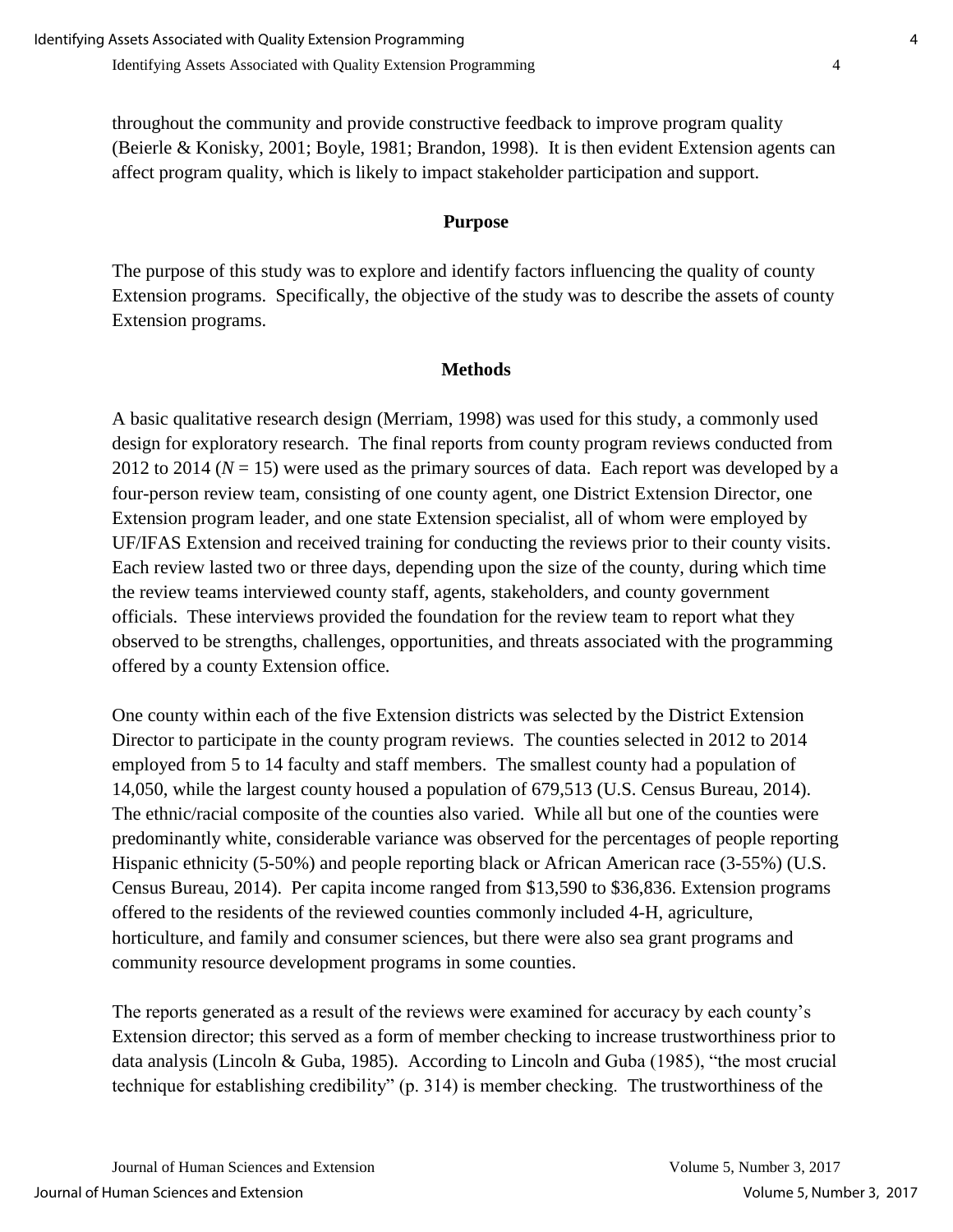data was also enhanced through the use of multiple investigators on each review team, resulting in the triangulation of data included in the reports (Lincoln & Guba, 1985). Similarly, the review team obtained information from a variety of interviewed sources during the review.

Merriam (1998) recommended reporting researcher bias when discussing trustworthiness. The lead researcher has experience as an Extension agent and currently provides leadership for UF/IFAS Extension's professional development system. Consequently, this researcher tends to have a pro-agent bias. The supporting researcher has experience within the formal education system and international development but has never held a professional position in U.S. Extension; there exists a bias towards the value of education to build capacity. However, the supporting researcher's relative newness to working with UF/IFAS Extension helped balance any preconceived biases the lead researcher may have had.

As a qualitative study, this research is not intended to be generalized beyond the 15 counties that were reviewed; there are 67 counties in the state, and this study was not intended to be representative of them all. However, thick description (Lincoln & Guba, 1985) was used when describing the counties and county offices reviewed to aid the reader in determining transferability to other Extension settings. Similarly, the extensive use of quotes in the findings adds to the thick description of the context.

The data were categorically divided by the authors using constant comparative analysis (Merriam, 1998). Within this qualitative analytical process, data are compared in order to draw out recurring themes, subthemes, and illustrative quotes. The process requires careful comparison between one section of data with another in order to draw out similarities. Consistent with the theoretical framework guiding the study (Cooperrider et al., 2003), the themes of interest within the analysis were those which captured the strengths of county programs in order to be consistent with the intent of the discovery phase of appreciative inquiry. An internal debriefing was conducted following the initial analysis to discuss the findings and develop the final interpretation of the data (Anzul, Ely, Freidman, Garner, & McCormack-Steinmetz, 2003; Messerschmidt, 2008; Peelle, 2006).

Each of the county reports was examined in order to identify evidence of assets contributing to quality Extension programming. The assets were then compiled and examined for similarities between different counties. These similarities were combined to create common themes of assets across all 15 counties.

#### **Findings**

The following assets were identified from the 15 county program review reports. Coding was used when including direct quotes from the reports. It is helpful to note multiple terms are used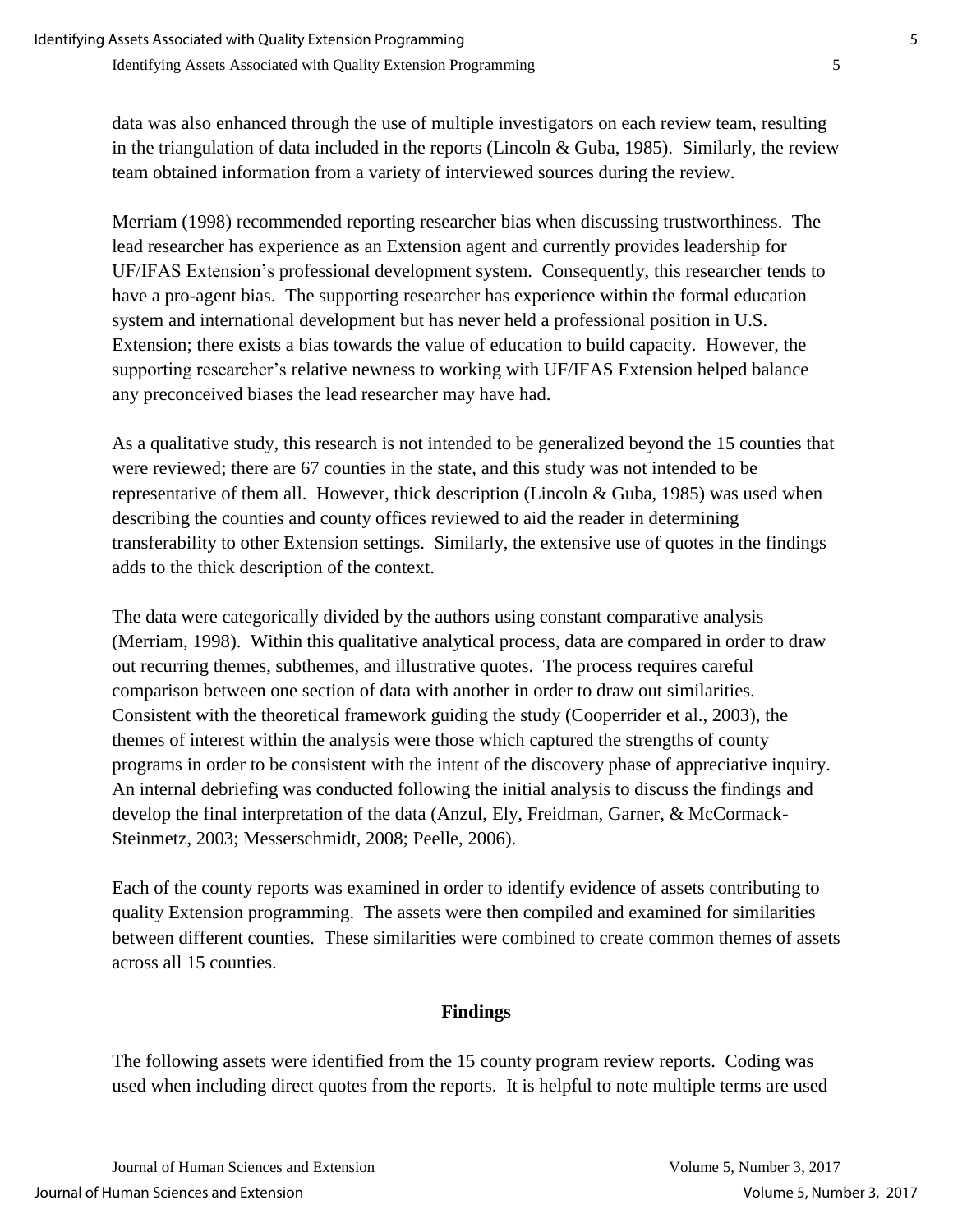interchangeably within UF/IFAS Extension to describe Extension agents, including Extension faculty and county faculty.

### **Competent and Enthusiastic Extension Faculty**

The central asset identified across all 15 counties was the competence and enthusiasm of Extension faculty. While other assets were present, the competence and enthusiasm of Extension faculty impacted a variety of areas throughout the counties which will be outlined in the following sections. Report 1 stated, "County faculty members are competent and enthusiastic about their work. The entire staff works well together, delivering multi-disciplinary programs in the community" (R1). The enthusiasm of faculty members was pivotal in the delivery of programs. Report 4 stated, "Faculty are well-trained and active in community outreach." Faculty worked together for shared goals, which in turn, enhanced program areas. Report 8 noted, "There is very little turn-over in this Extension office. Faculty and staff are experienced and work well as a cohesive team. It is evident that there is a positive social climate in this office." Cohesion among the faculty led to using a "team approach" (R9) to enrich program areas. The competence and enthusiasm of faculty members served to influence stakeholder attitudes as well: "They are highly competent and hardworking, and stakeholders noticed and appreciated this" (R5). The competence of county faculty also allowed "for a well-rounded perspective and a combination of established and fresh ideas" (R10). These ideas spread throughout various program areas and impacted their respective communities.

#### **Community Partnerships**

All counties in this study had evidence of positive partnerships with individuals and organizations within the community. Report 4 stated, "The connection to local public school foodservice personnel has been very important." The "strong partnerships" (R7) led to counties extending their services to reach underserved populations within their communities (R7, R11, R15). In Report 5, the forged partnerships created greater opportunities for program enlargement "for a wide variety of services." Programs with strong community partnerships were also using "interdisciplinary programs" (R13) to impact their counties. Working relationships with government agencies increased program effectiveness for different counties. In Report 2, a partnership with local area government allowed Extension to put "youth in front of decision makers" allowing the youth "a good learning experience." County faculty also sought out partnerships to help "provide science-based information to their constituents" (R9). These partnerships led to "multi-faceted" (R10) programs, which aligned with statewide goals.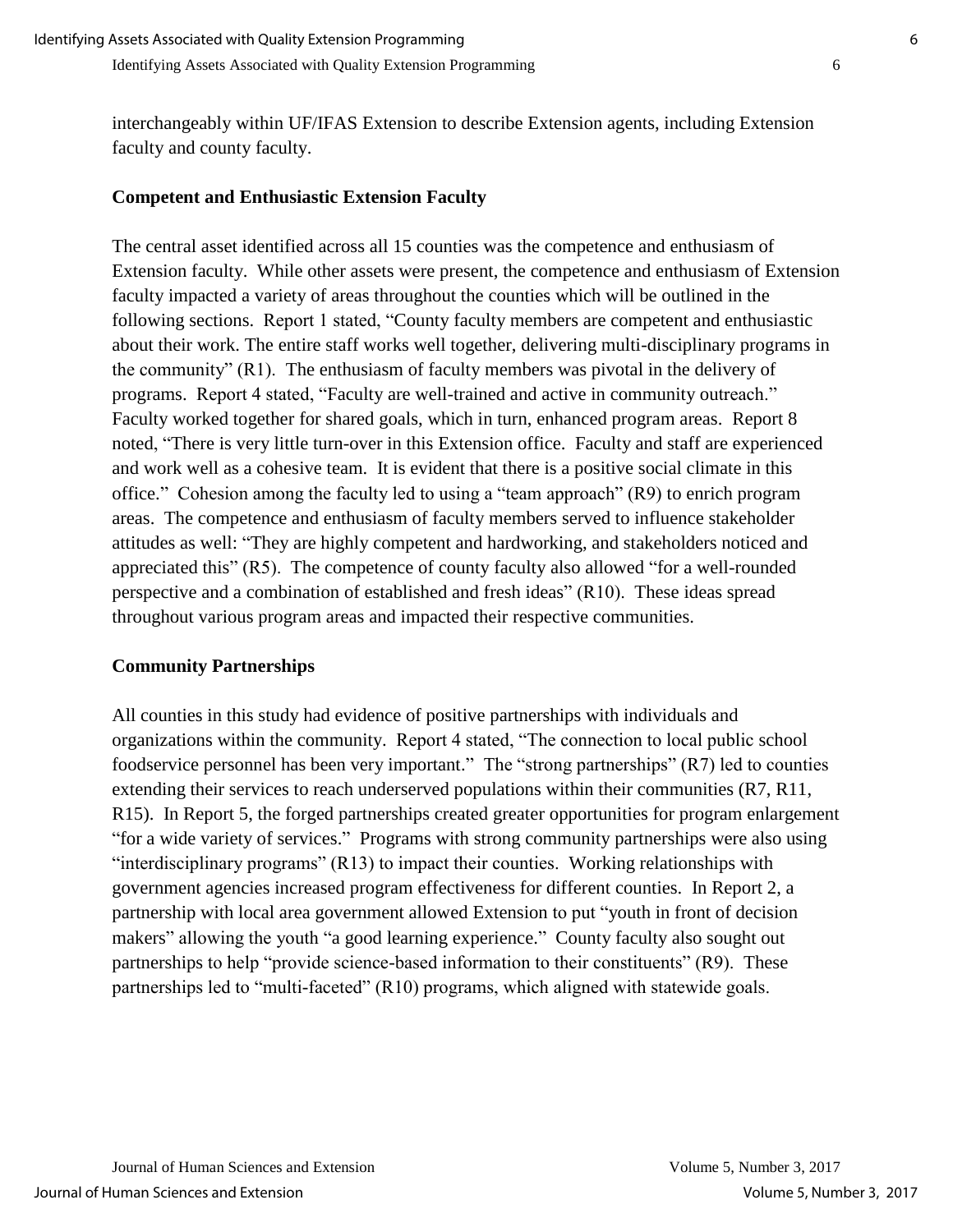#### **Engaged and Supportive Stakeholders**

The counties reviewed in this study experienced high instances of stakeholder participation and engagement. These stakeholders not only participated in programs, they were also strong pillars of support within their communities. Report 1 stated the county government "is very supportive and Extension has engaged stakeholders." Various reports noted support from county government officials and departments, which led to greater recognition within their communities  $(R1, R7, R9, R10, R11, R12, R14, R15)$ . In one county, this support led to the county government displaying concern for the agricultural community by "loosening rules and regulations that are cumbersome or unnecessary" (R7). One county government chose to express its support by paying "100% of the salaries of 4-H agents and program assistants" (R10).

The programs within county Extension offices also experienced high volumes of stakeholder support. The high volume of stakeholder participation positively impacted programs in these counties. Active and "diverse" (R9) advisory boards also helped in "identifying important issues" (R2) and "provided faculty with additional resources to develop and deliver program information" (R2). In Report 3, "enthusiastic stakeholder support was evident." This allowed the county's programming to have stable support (R3). The programs led by Extension were seen by stakeholders in a positive light. Stakeholders were said to "recognize the benefit and appreciate the relationship they had with [county] faculty and staff" (R8). Stakeholders were adamant in their support for county offices, stating, "Extension is the entity people come to in the county" (R9), and "Extension makes things happen" (R9).

Volunteers also helped to support faculty by "serving as receptionists until staff can be hired" (R7) also "making it possible for a very small professional staff to extend programs and resources to a wide range of program participants" (R13). Strong support from stakeholders helped to spread program awareness as "advisory members were willing to push FCS Tweets and Facebook postings to their networks if encouraged" (R2). Their support acted as a mouthpiece while "providing support of Extension to county government" (R11).

#### **Effective Fiscal Management**

Although evidence of budgetary restrictions was present, the counties within this study were able to allocate appropriate resources to increase program effectiveness. Grants allowed for expansion of programs in two counties (R1, R2). "Securing sponsorship support for Extension programs" (R3) also helped to enhance programs. Report 4 indicated the county made "attempts to increase external funding for programming." These attempts served to increase program effectiveness. The use of "private funding" (R10) helped to "support program areas" (R10). "Appropriate utilization of resources" (R2) in one county allowed them to use resources from "substandard programs" (R2) and apply them to improving program qualities in other areas.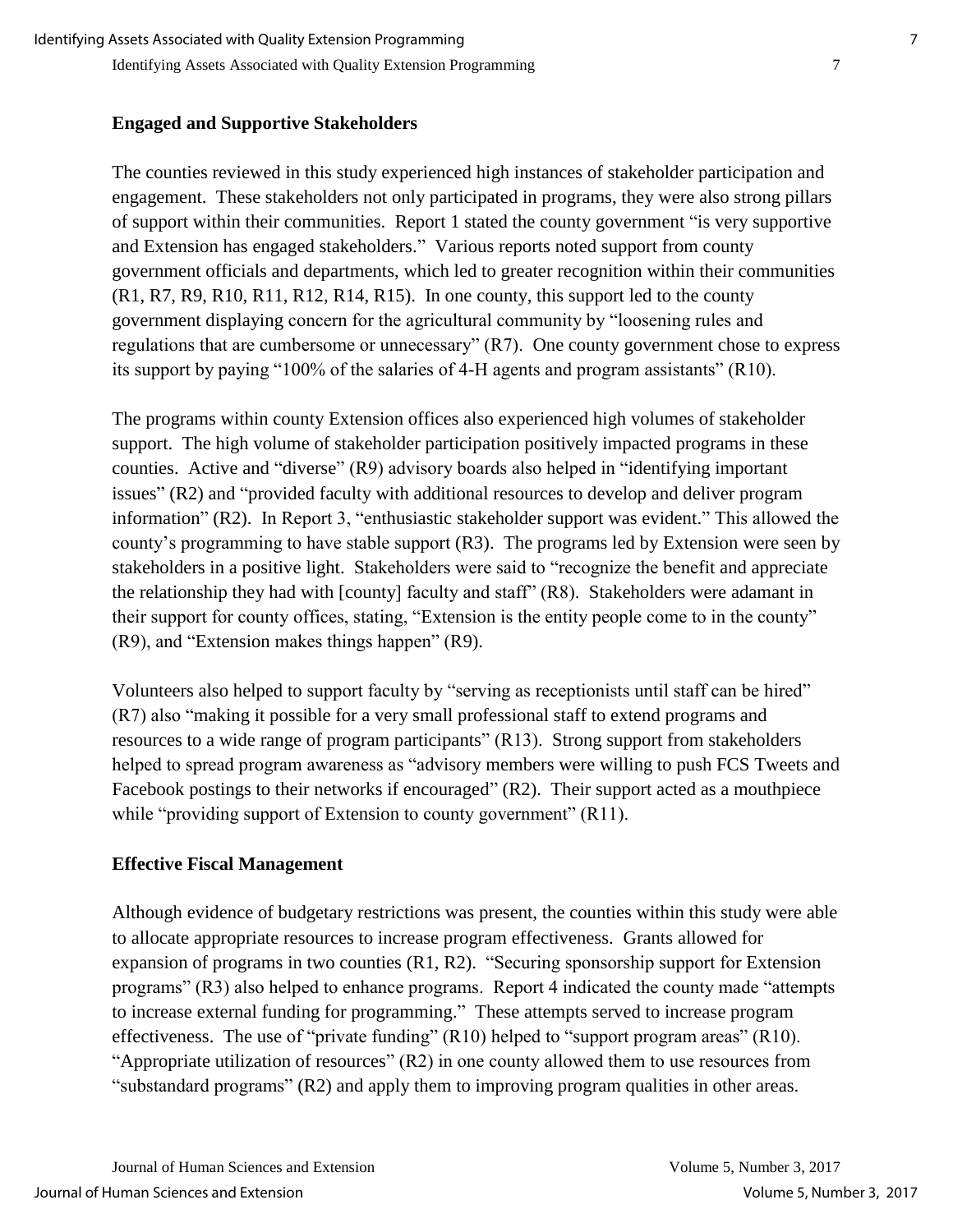County offices used funding to support key positions within the faculty that promoted "visibility, importance and impact of Extension" (R6). County offices also used their funding to creatively support community needs, as was the case in Report 9 where the county incorporated the use of "4-H vehicles," eliminating the "common deterrent that limits participation of youth who may most need what 4-H has to offer." Effective fiscal management also led to the creation of "exceptionally high-quality program support materials" (R7). Programs in other counties were "self-sustaining" (R9) through various "cost recovery" (R12) methods helping them to continue programs in the future.

#### **Sufficient and Stable Workforce**

Among the strengths outlined for the counties, a sufficient and stable workforce served to enhance program delivery and function. "Added positions" (R4), "multiple agents" (R2), and "very little turnover" (R8) were listed among Extension program strengths. Limited turnover also allowed for a "positive environment" (R8) among the staff. In addition to the increase in program delivery staff, "positions that added "much needed secretarial and managerial help to the office" (R5) eased the workload of office management. While adding staff positions was beneficial, in one county the stability of the faculty with the 4-H program helped to "sustain the program in the community" (R3).

#### **Meeting Stakeholder Needs**

Another strength among the counties was the evidence of strategic programmatic planning that met stakeholder needs within their respective communities. In three counties, programming that met "an educational need" (R2) received positive feedback from both government and public areas of the community (R2, R4, R5). Faculty who were working with their advisory boards to plan future programs responded "with relevant programming" (R4). Relevant programming included "need-based education" (R6) for stakeholders and educating "the public and decision makers" (R8). These programs helped to bring more awareness to the agricultural industry within their communities.

Elements of program delivery also resonated among stakeholders. In Report 3, "hands-on classes and videos" helped to facilitate learning in a "way that clients find helpful." Faculty infused their programming with accurate and in-depth information to help educate their clientele (R10, R13, R14). Faculty responded to the needs of stakeholders by providing relevant programming such a bed-bug program (R10) or by changing delivery methods used to engage clients (R11, R12). In addition, one county cited their Spanish-speaking agents as an asset due to their ability to reach diverse populations in their programming (R15).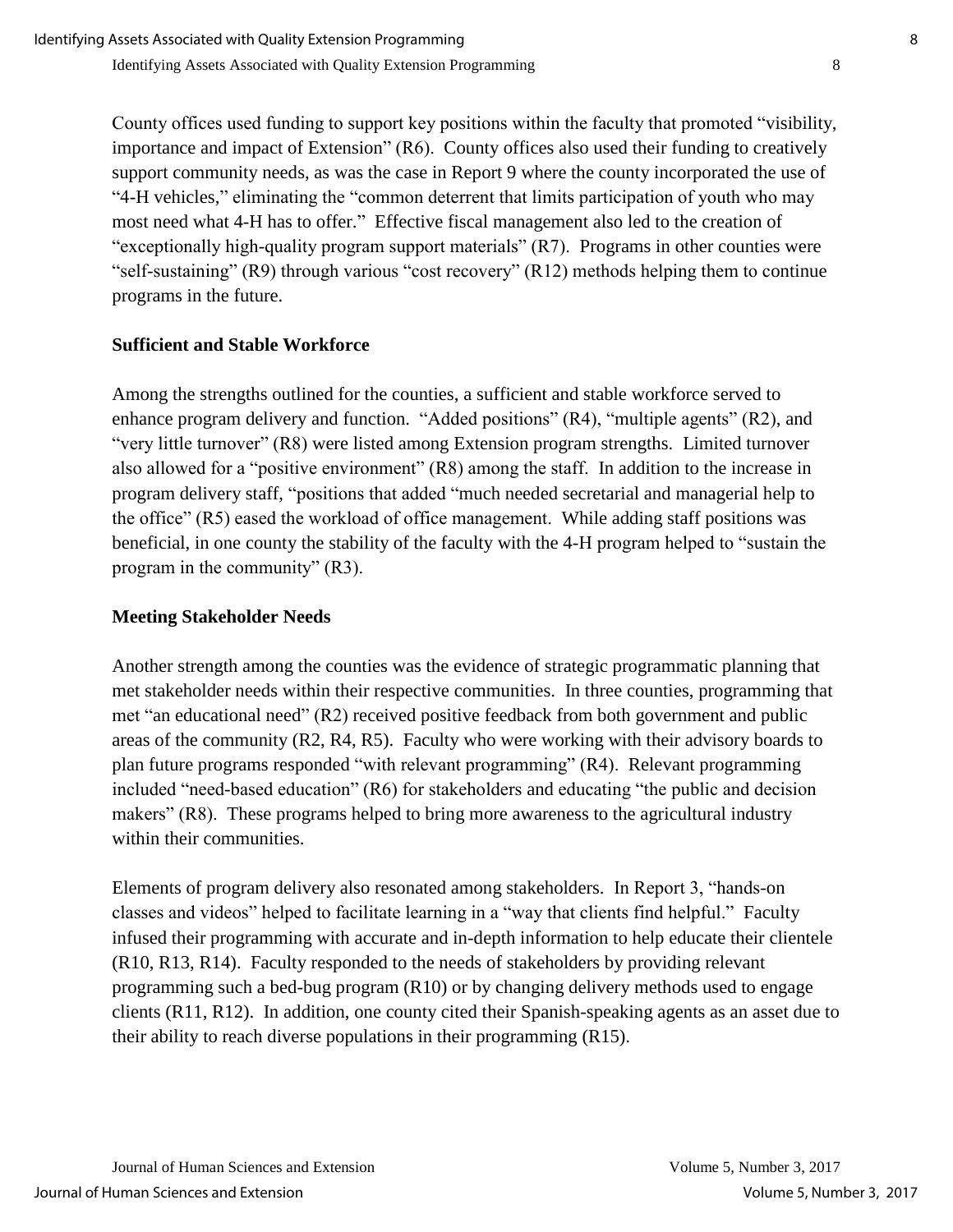### **Innovative Practices**

Innovative practices within the counties resulted in positive reactions from stakeholders and could have "potential impact" (R2) for future programming. Extension faculty in two counties (R2, R3) initiated new programs that increased stakeholder and multi-county participation. Other counties implemented similar approaches and experienced positive returns. In Report 5, "the multi-county framework (agriculture and commercial horticulture) is used," and the reviewers found it to "work effectively."

While program initiatives were among the strengths found within innovative practices, unique marketing practices were among innovations that created positive outcomes. Three counties with Extension faculty using new marketing methods showed increased program participation (R3, R4, R5). The practices employed by some counties included newsletters, social media accounts, web pages, weekly newspaper columns, television airtime, and easy-to-read information guides (R6, R7, R8, R9, R10, R11). Evidence of county promotion of programs within the community allowed programs to become "more visible" (R2) to stakeholders. It also helped to increase attendance and recognition within these communities. Counties were able to use these various platforms to communicate successes throughout their areas and bring more attention from newer audiences and valued governmental officials (R6, R7).

## **Positive Reputation in the Community**

Many counties displayed high instances of positive perceptions of faculty and program areas in their communities. One county report stated, "the overall Extension program had a reputation in Florida (and even nationally) for delivering cutting-edge Extension programming" (R6). Various faculty members also had positive reputations within their communities which led to strong support systems within Extension programming (R6, R9, R13). Respective program areas within these counties also had been recognized for their "quality and success" (R10). Uniquely, one county office had been known in its community for being a catalyst for change regarding "climate change issues" (R11) as it "facilitated community efforts" (R11). These counties garnered "deep support and respect among both stakeholders and officials" (R13).

## **Access to Facilities**

Although facilities can sometimes become a hindrance to county programming, some county reports described faculty using the facilities available to their advantage. Faculty in one report used "farmers' markets for disseminating information available from Extension" (R7). Faculty in another county were able to use satellite offices within the county as well as county facilities in order to reach "a geographically and culturally diverse audience" (R10). Access to satellite offices in another county helped to provide "coverage to the unique, linear geography" (R11) of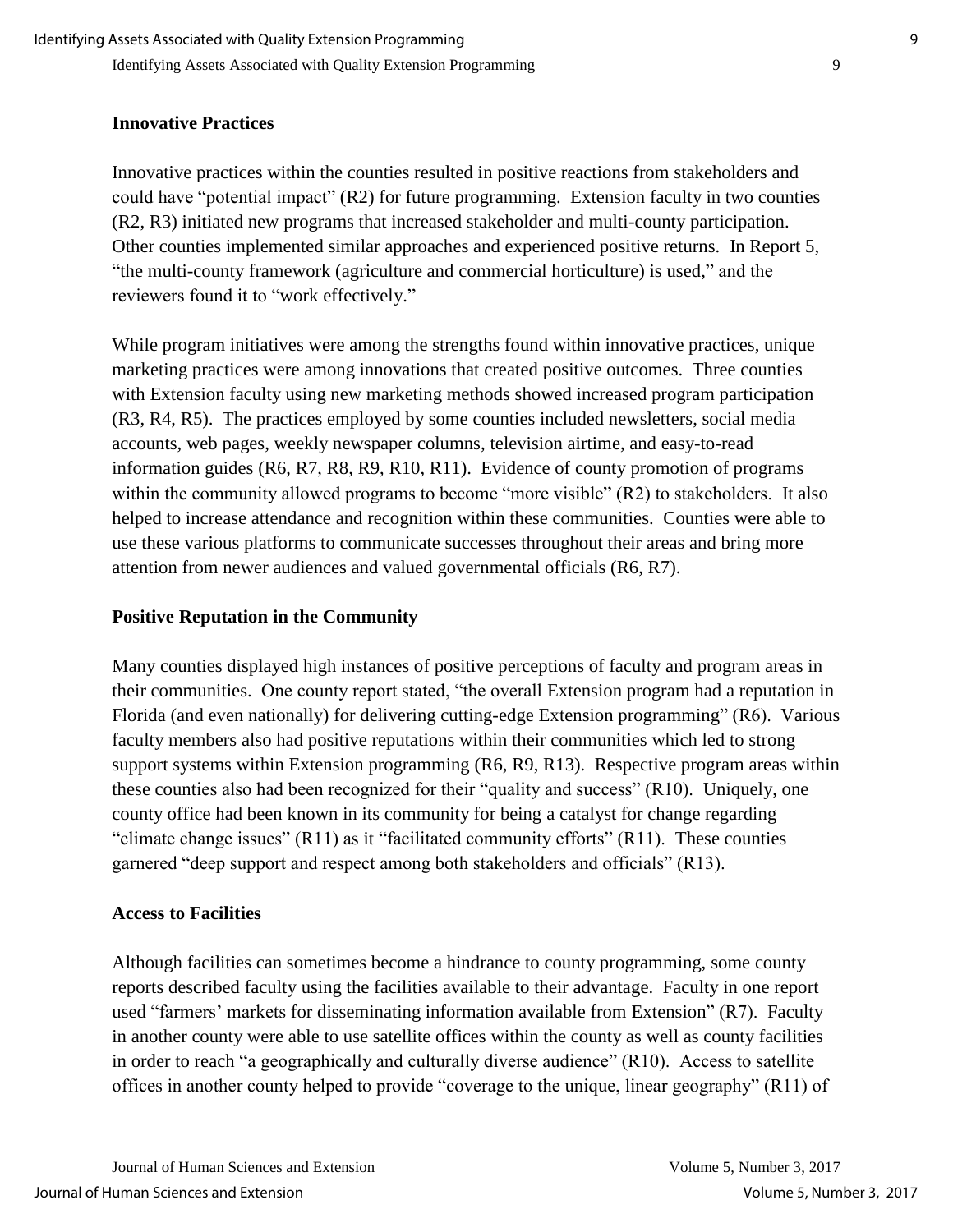the county. Some counties had access to large facilities which helped to enrich programming with demonstration gardens and community garden plots (R6, R12, R15). These facilities were helpful in reaching more audiences and allowed for creative programming.

## **Positive Relationships Between Agents and Specialists**

Relationships between agents and specialists were strengths within some counties. These relationships brought about powerful advances within programming in various counties (R8, R9, R12). In one county, evidence was cited of "a firm relationship between county faculty and specialists and that these relationships are extended to the clientele through research demonstrations and information sharing" (R8). Another county experienced an increase in trust, "relevance and credibility" (R9) by including specialists within program planning. It was noted in the review that as more faculty sought the help of specialists, they permitted "time for strong evaluations and follow through" (R12) since they were no longer "reinventing the wheel" (R12). The programs in which a strong partnership between faculty and specialists existed led to higher acceptance within counties and stronger support in their communities (R12).

### **Conclusions, Implications, and Recommendations**

Using the appreciative inquiry process (Cooperrider & Srivasta, 1987) as the lens through which to view the county program review reports revealed multiple assets leading to quality programming and a resulting positive reputation for Extension within the community. Mapping the themes identified in the data analysis shows the importance of the quantity and quality of Extension professionals within the reviewed counties (see Figure 1). The reports noted positive impacts on programming were related to having a sufficient number of Extension professionals available to conduct the work of the county office. This included not only Extension faculty but also support staff whose contributions allow faculty the time to focus more on programming and less on other tasks. The critical value of both professional groups noted in this study matches the importance described by Seevers and Graham (2012).

As noted by Ensle (2005), job burnout is often related to the heavy workload of Extension faculty. Having offices staffed with a sufficient number of people increases the likelihood of having enthusiastic Extension faculty. People who enjoy their jobs are more likely to stay longer (Martin & Kaufman, 2013) and increased tenure is often associated with increased competence (Ng & Feldman, 2010; Quinones, Ford, & Teachout, 1995). A stable and competent Extension workforce contributes to positive relationships with state Extension specialists, advisory councils, other stakeholders, and community partners as noted in the findings. Conversely, Bradley, Driscoll, and Bardon (2012) noted the lack of a stable Extension workforce is commonly associated with a loss of community relationships. The support of community partners and stakeholders, through reported actions such as spreading awareness of UF/IFAS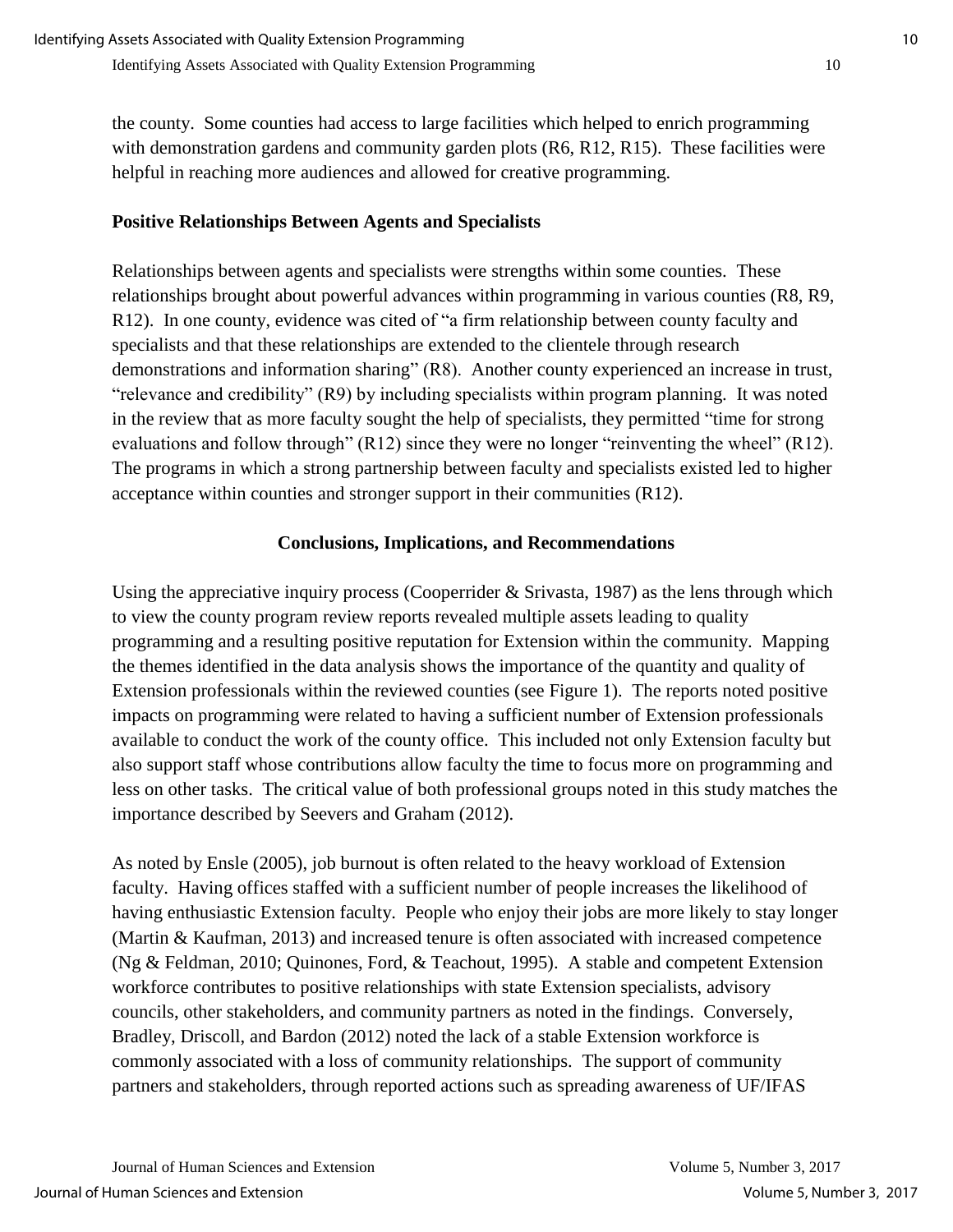Extension through social media, positively contributes to quality Extension programming and the development of positive reputations. This conclusion is consistent with prior work by Beierle and Konisky (2001), Boyle (1981), and Brandon (1998).





Effective resource management is another factor impacting quality Extension programming. The reports noted that Extension faculty proactively sought strategies to secure adequate resources to support programming despite the presence of budgetary restrictions. As depicted in Figure 1, some Extension faculty sought external support from community partnerships. Other faculty reallocated resources to the highest performing programs, a decision consistent with the philosophy of appreciative inquiry. Additionally, faculty were observed to effectively use available Extension facilities to serve clientele, but faculty also took advantage of other kinds of facilities (e.g. farmers' markets) to achieve their programming goals. Flexibility and creativity in resource management were found to be important assets contributing to quality programming.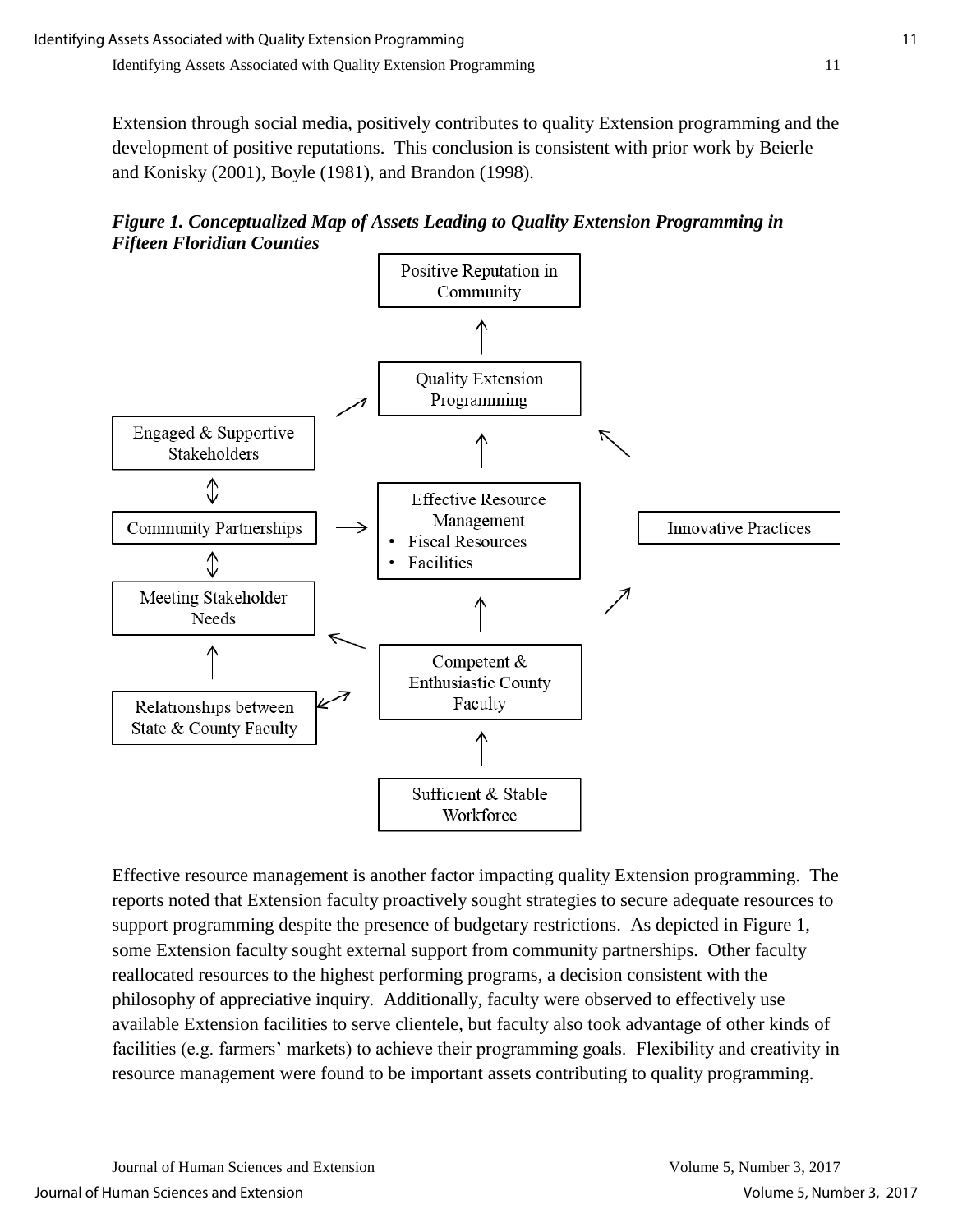The final asset contributing to quality Extension programming noted in the reports was the use of innovative practices by Extension faculty. Innovative practices included alternative structures for organizing programs, such as multi-county frameworks, offering new programs, and innovative marketing methods to increase program participation. Again, innovation can be linked to the presence of competent and enthusiastic Extension faculty, further emphasizing the importance of their role in quality Extension programming.

The use of appreciative inquiry to frame the information gathered during county program reviews enabled the researchers to conceptualize how assets strengthen the capacity of the organization to conduct quality Extension programming in the counties studied (Cooperrider et al., 1995). Doing so provides a useful schematic that can be used to develop an assets-based strategy for further strengthening the counties' capacities to provide quality Extension programming. Based on the results of this study, organizational resources in the reviewed counties should be directed on a priority basis to (a) ensuring there is a sufficient and stable workforce, (b) enhancing the competence of that workforce through professional development, and (c) supporting and expanding program budgets. It may be beneficial to continue through the remaining three phases of appreciative inquiry to create the most positive and significant impact on the organization.

The recommendation to support program budgets as the lowest of the three priorities is made cautiously on the basis of evidence that suggests competent Extension faculty find funds and additional resources to support their programming, particularly through community partnerships. However, there is likely a point of diminishing returns where too much time spent seeking external resources leads to lower quality Extension programs as a faculty member has less time to spend on other programming responsibilities. Further, Ensle (2005) noted "most agents have little training in grants writing or contract negotiation" ("Defining burnout," para. 5). UF/IFAS Extension does provide periodic trainings for its county faculty in these areas, but it is unclear if faculty successfully sought external funding because they were trained to do so, out of necessity, or simply on their own initiative. Moving forward, the county program review teams should seek to answer this question.

Future research should include the use of appreciative inquiry to examine the assets of UF/IFAS Extension, although additional studies are needed to determine if the assets-based approach is superior to the needs-based approach for producing measurable changes in organizational capacity. Qualitative research conducted in other counties may provide additional insight into the assets that contribute to quality Extension programming. A more comprehensive understanding of assets could provide a useful foundation for conducting larger quantitative surveys of assets within county Extension offices. It would also be valuable to investigate how assets at the state level relate to the delivery of quality Extension programming at the county level. The use of both paradigms will provide UF/IFAS Extension with a more holistic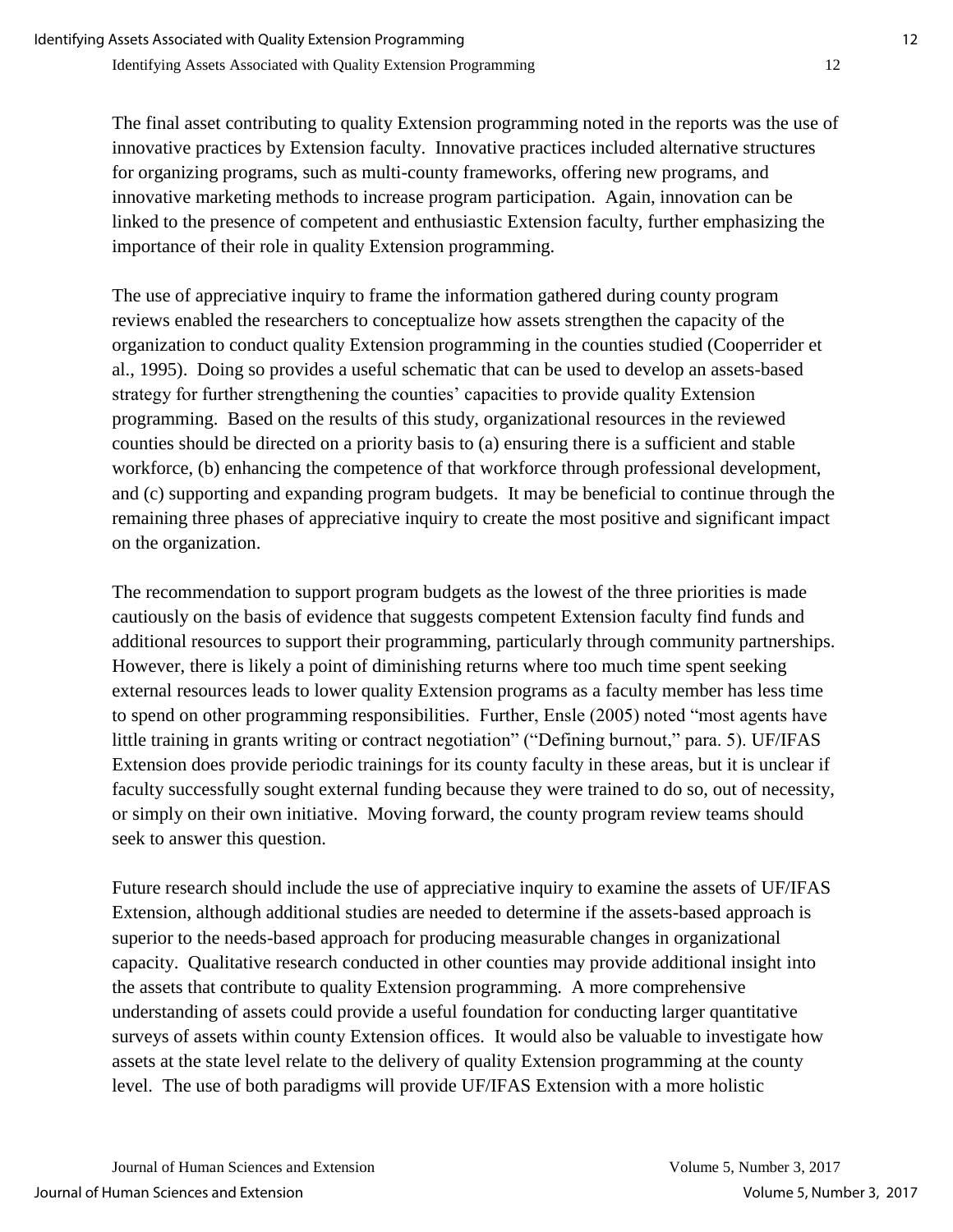understanding of its assets and a research-based foundation from which to make decisions about strengthening the organization at all levels.

#### **References**

- Anzul, M., Ely, M., Freidman, T., Garner, D., & McCormack-Steinmetz, A. (2003). *Doing qualitative research: Circles within circles*. London, England: Routledge.
- Beierle, T. C., & Konisky, D. M. (2001). What are we gaining from stakeholder involvement? Observations from environmental planning in the Great Lakes. *Environment and planning C: Government and policy*, *19*(4), 515–528. doi:10.1068/c5s
- Boone, E. J., Safrit, R. D., & Jones, J. (2002). *Developing programs in adult education: A conceptual programming model*. Long Grove, IL: Waveland Press.
- Boyle, P. (1981). *Planning better programs*. New York, NY: McGraw-Hill.
- Bradley, L, Driscoll, E., & Bardon, R. (2012). Removing the tension from Extension. *Journal of Extension, 50*(2), Article 2TOT1. Retrieved from http://www.joe.org/joe/2012april/tt1p .shtml
- Brandon, P. R. (1998). Stakeholder participation for the purpose of helping ensure evaluation validity: Bridging the gap between collaborative and non-collaborative evaluations. *American Journal of Evaluation*, *19*(3), 325–337. doi:10.1177/109821409801900305
- Cooperrider, D. L., Barrett, F., & Srivastva, S. (1995). Social construction and appreciative inquiry: A journey in organizational theory. In D. Hosking, P. Dachler, & K. Gergen (Eds.). *Management and organization: Relational alternatives to individualism* (pp. 157– 200, e-book). Chagrin Falls, OH: Taos Institute Publications.
- Cooperrider, D. L., & Srivastva, S. (1987). Appreciative inquiry in organizational life. In R. W. Woodman & W. A. Pasmore (Eds.). *Research in organizational change and development*, *1* (pp. 129–169). Stamford, CT: JAI Press.
- Cooperrider, D. L., Whitney, D., & Stavros, J. M. (2003). *Appreciative inquiry handbook*. San Francisco, CA: Berrett-Koehler.
- Ensle, K. M. (2005). Burnout: How does Extension balance job and family? *Journal of Extension, 43*(3), Article 3FEA5. Retrieved from http://www.joe.org/joe/2005june /a5.shtml
- Harder, A., Lamm, A., & Strong, R. (2009). An analysis of the priority needs of Cooperative Extension at the county level. *Journal of Agricultural Education, 50*(3), 11–21. doi:10.5032/jae.2009.03011
- Harder, A., Moore, A., Mazurkewicz, M., & Benge, M. (2013). Problems impacting Extension program quality at the county level: Results from an analysis of county program reviews conducted in Florida. *Journal of Extension*, *51*(1), Article 1RIB2. Retrieved from http://www.joe.org/joe/2013february/rb2.php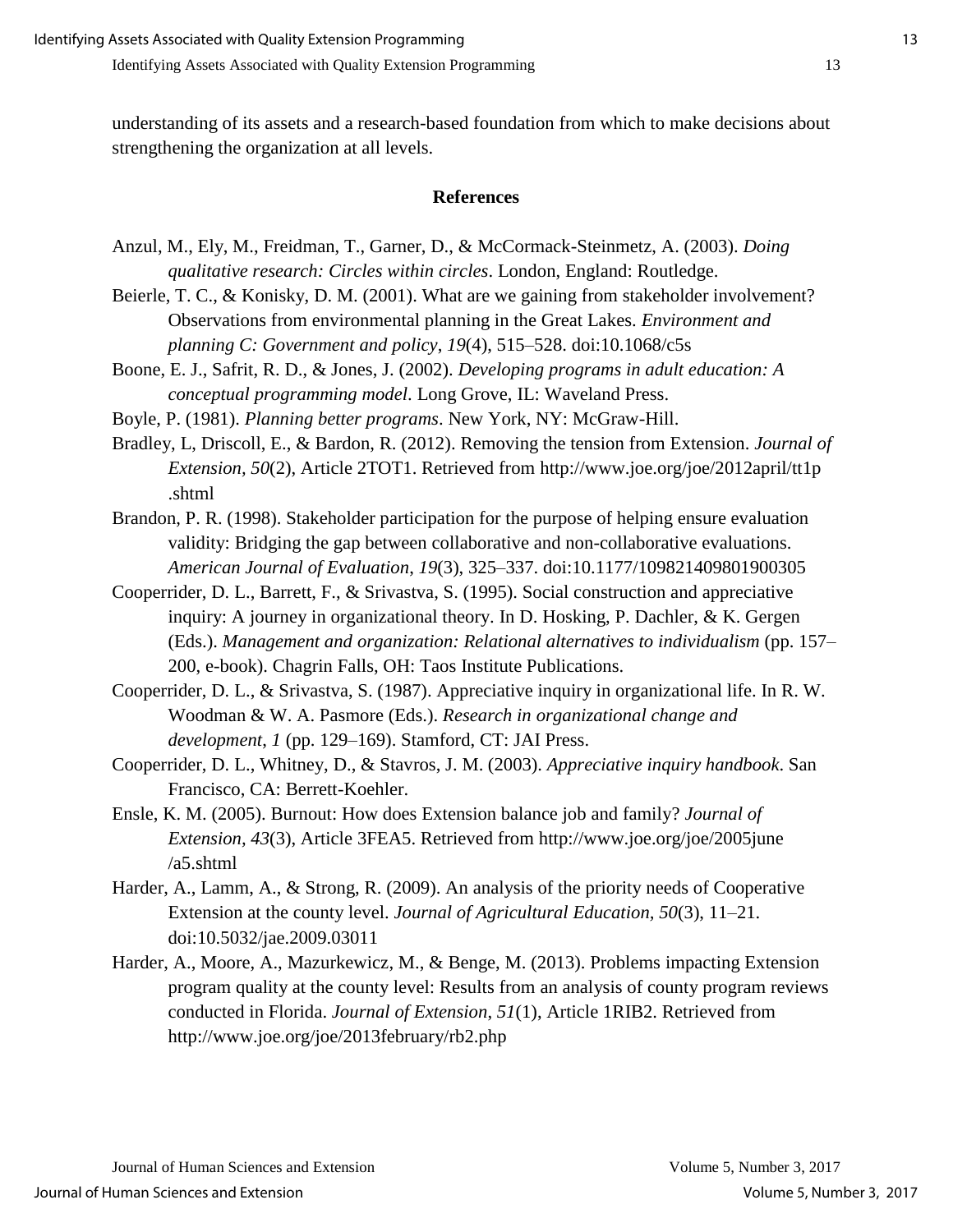- Harder, A., & Strong, R. (2010). An analysis of outcomes associated with conducting county program reviews in Cooperative Extension. *Journal of Southern Agricultural Education Research*, *60*, 79–89.
- Hill, T., & Westbrook, R. (1997). SWOT analysis: It's time for a product recall. *Long Range Planning, 1*, 46–52.
- Jacob, S., Israel, G., & Summerhill, W. (1998). Florida Cooperative Extension's county program review process. *Journal of Extension, 36*(4), Article 4FEA5. Retrieved from http://www.joe.org/joe/1998august/a5.php
- Kung, S., Giles, D., & Hagan, B. (2013). Applying an appreciative inquiry process to a course evaluation in higher education. *International Journal of Teaching and Learning in Higher Education*, *25*(1), 29–37. Retrieved from: http://eric.ed.gov/?id=EJ1016417
- Lincoln, Y. S., & Guba, E. G. (1985). *Naturalistic inquiry*. Newbury Park, CA: Sage.
- Martin, M. J., & Kaufman, E. K. (2013). Do job satisfaction and commitment to organization matter when it comes to retaining employees? *Journal of Extension, 51*(4), Article 4RIB1. Retrieved from http://www.joe.org/joe/2013august/rb1.php
- Merriam, S. B. (1998). *Qualitative research and case study applications in education*. San Francisco, CA: Jossey-Bass.
- Messerschmidt, D. (2008). Evaluating appreciative inquiry as an organizational transformation tool: An assessment from Nepal. *Human Organization*, *67*(4), 454–468. doi:10.17730/humo.67.4.xp341p168m141641
- McLean, G. N. (2006). *Organization development: Principles, processes, performance.* San Francisco, CA: Berrett-Koehler Publishers.
- Menon, A., Bharadwaj, S. G., Adidam, P. T., & Edison, S. W. (1999). Antecedents and consequences of marketing strategy making: A model and a test. *Journal of Marketing, 63*(2), 18–40.
- Ng, T. W., & Feldman, D. C. (2010). Organizational tenure and job performance. *Journal of Management*, *36*(5), 1220–1250. doi:10.1177/0149206309359809
- Peelle, H. E. (2006). Appreciative inquiry and creative problem solving in cross-functional teams. *The Journal of Applied Behavioral Science*, *42*(4), 447–467. doi:10.1177/0021886306292479
- Quinones, M. A., Ford, J. K., & Teachout, M. S. (1995). The relationship between work experience and job performance: A conceptual and meta‐analytic review. *Personnel Psychology*, *48*(4), 887–910. doi:10.1111/j.1744-6570.1995.tb01785.x
- Seevers, B., & Graham, D. (2012). *Education through Cooperative Extension* (3rd ed.). Fayetteville, AR: University of Arkansas.
- U.S. Census Bureau. (2014). *State and county QuickFacts*. Retrieved from www.quickfacts.census.gov